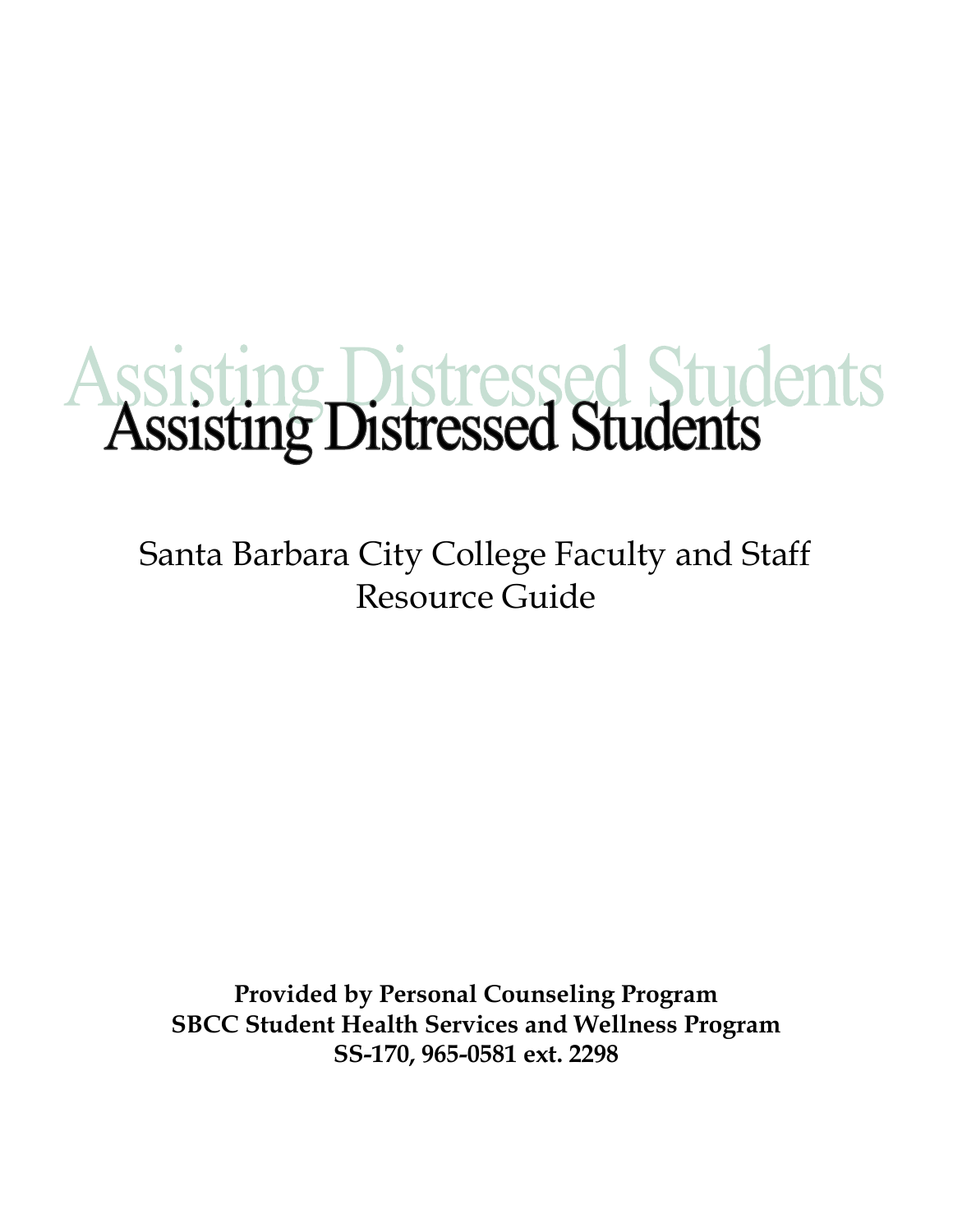## **Table of Contents**

| Part I:  |  | Page |
|----------|--|------|
|          |  |      |
|          |  |      |
|          |  |      |
|          |  |      |
| Part II: |  |      |
|          |  |      |
|          |  |      |
|          |  |      |
|          |  |      |
|          |  |      |
|          |  |      |
|          |  |      |
|          |  |      |
|          |  |      |

#### **Part III:**

Dealing with a Student Who is a Victim of an Unsafe Situation ……...15-17

#### **Appendix:**

- **SBCC Crisis Intervention Protocol**
- **SBCC Policy on Disruptive Student Behavior**
- SBCC Standards of Student Conduct
- **SBCC** Academic Honesty Policy
- SBCC Guidelines for Violent or Threatening Situations

Special thanks to Humboldt State University, California State University, Sacramento and University of California, Santa Barbara for their contribution in the development of this manual.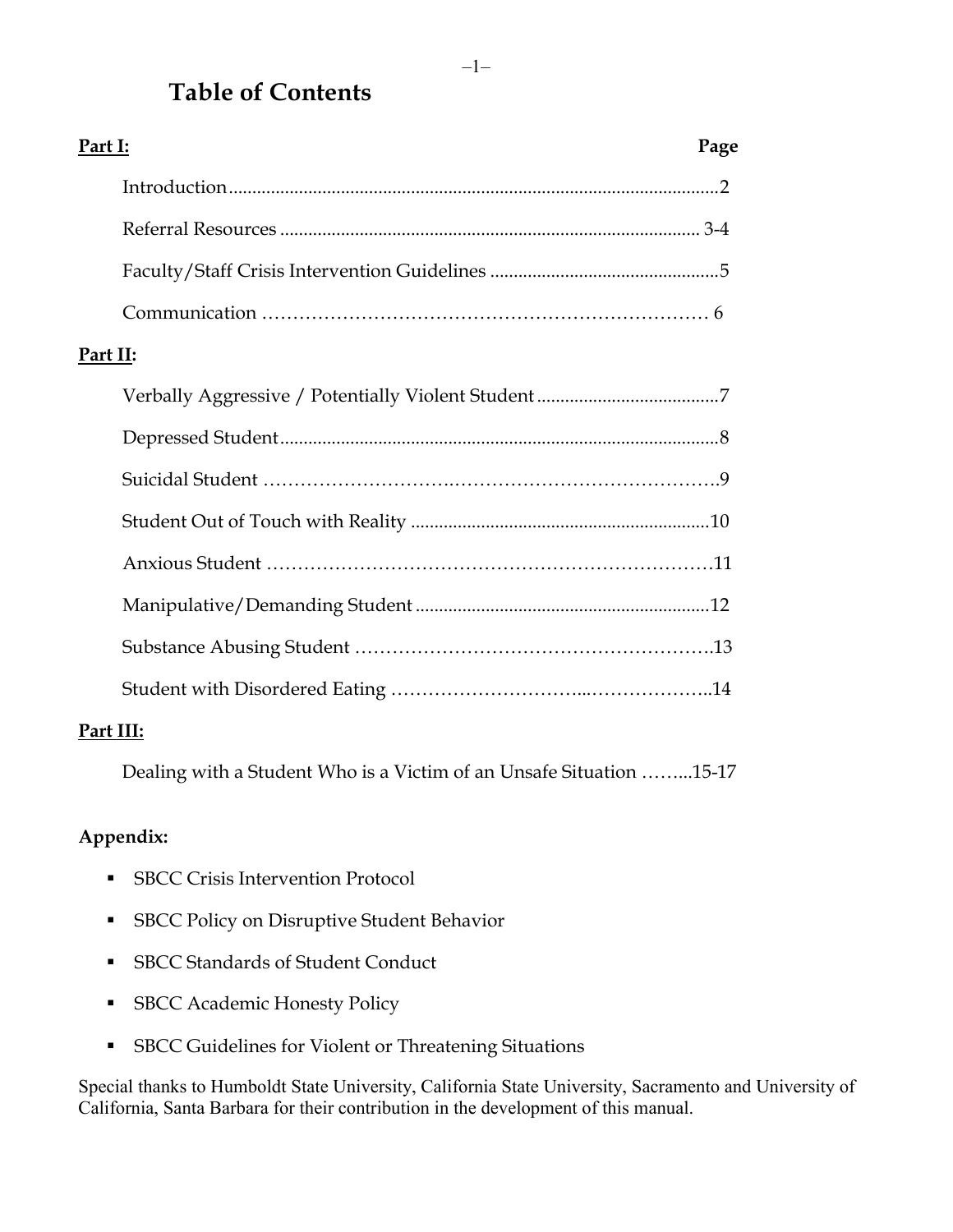## **PART I**

#### **Introduction**

As a member of the Faculty/Staff at Santa Barbara City College, you are constantly interacting with students. At times, you may encounter a student whose behavior is inappropriate, disruptive or troublesome.

Some students will have chronic problems that will affect their lives on a more regular basis. Other students will be experiencing serious and painful crises in their lives or situational frustrations, pressures or conflicts. There will also be students experimenting with, abusing and/or addicted to alcohol and/or other drugs.

All of these circumstances may interfere with students' learning processes and alter their behavior. Sometimes it is difficult to distinguish why someone is acting differently, and what they are trying to achieve or express through their behavior.

This booklet is designed to give you some techniques in dealing with distressed or difficult students. It will hopefully offer you some reassurance in recognizing that you are not alone in any situation. Referral sources are discussed.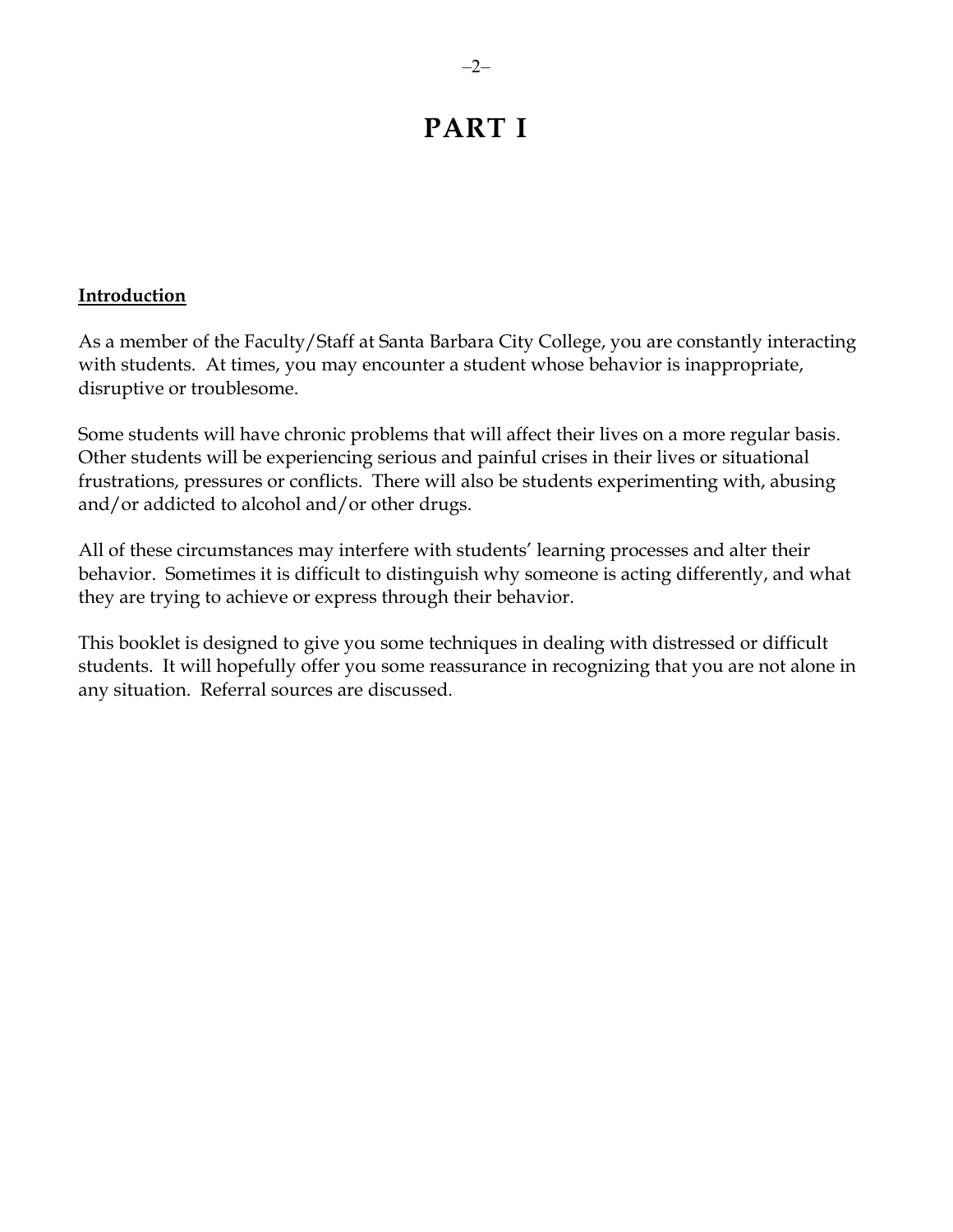## **REFERRALS**

#### Referral Resources

There may come a time when you need to refer a student to one of the services on or off campus. The following guidelines may facilitate the referral process.

#### Refer a Student When:

- The problem or request for information is beyond your level of competency.
- You fear for the safety of the student or others.
- You feel like you cannot work with a student for whatever reason (e.g., you feel overwhelmed, you have reached your limit of energy or patience, or you feel manipulated or frightened).

#### Referral Resources On Campus

- Emergency: Security Office, 965-0581, ext. 2400. Security will call appropriate persons.
- Personal Counselors, Student Health Services, 965-0581 ext. 2298, Mon.**/**Thurs.8AM to 4:30PM, Tues., 8AM-6PM, Wed. 9AM-6PM and Friday 8 AM to 1 PM.
- Security: 965-0581, ext. 2264 (ext. 2400 after 4:00 PM).
- Administration: Dean of Educational Programs/Student Discipline, 965-0581, ext. 2278. (Evenings: Call Operator and ask for Evening Dean.)
- Additional SBCC support services: Student Health Services and Wellness Program, 965-0581, ext. 2298. [www.sbcc.edu/healthservices](http://www.sbcc.edu/healthservices)

#### Referral Resources Off Campus

- Emergency: Dial 911 (dial 9 first to get outside line) for Police, Medical, Psychiatric assistance
- Call-Line (24-hour Crisis Hot-Line): 211 from a Land-line and 1 (800) 400-1572 from a cell.
- Student Health Services and Wellness Program can facilitate other off-campus referrals for non-emergencies. 965-0581, ext. 2298.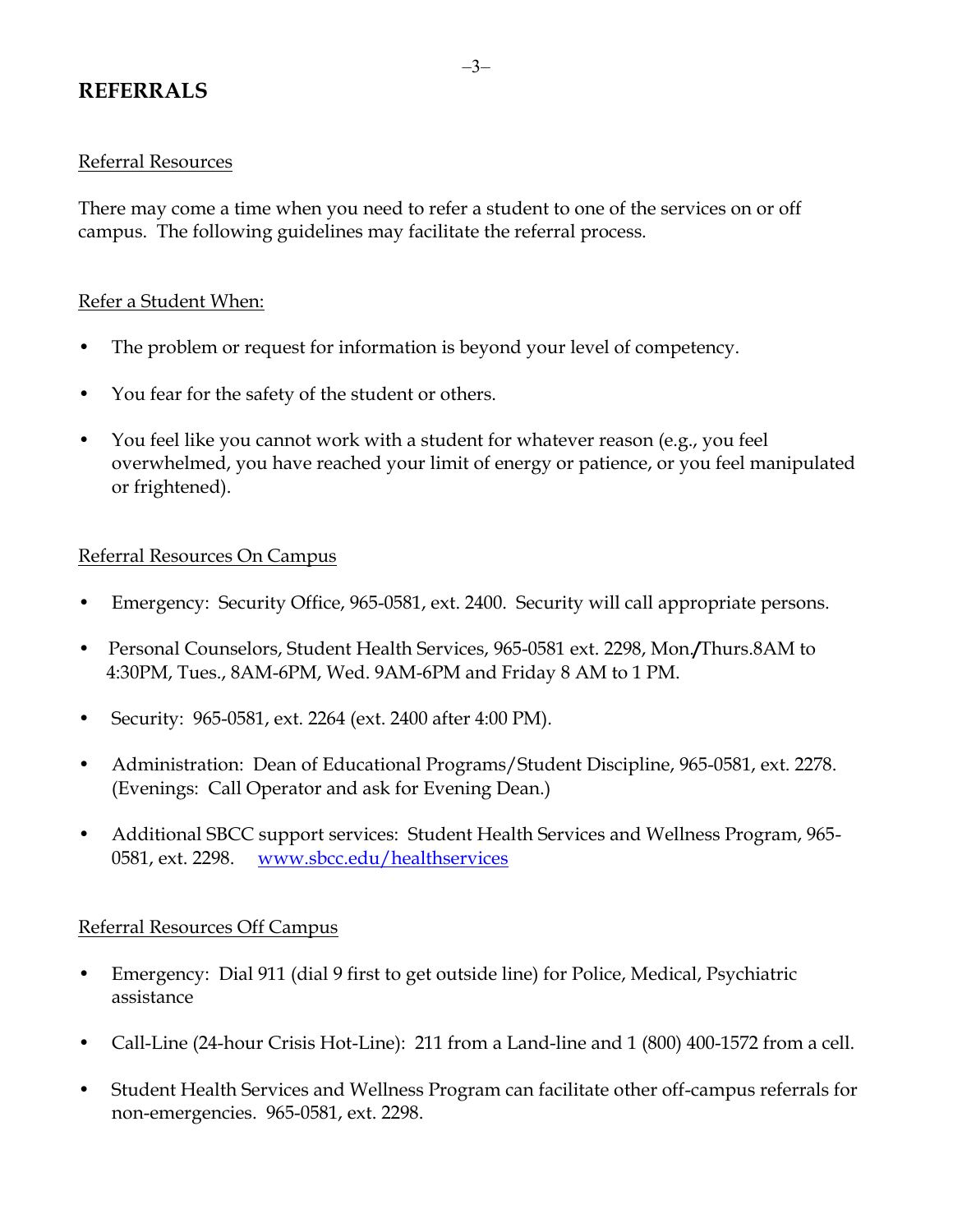## **REFERRAL TO SBCC PERSONAL COUNSELORS**

Referring a student for counseling may be intimidating for various reasons. Education and general information about college services can make the difference in a successful referral. It is helpful to remember that you are doing what you think is best for the student and that understanding your limits is important and commendable rather than something negative.

When you refer a student to a Personal Counselor, it would be helpful for the student to hear your concerns. and why you believe counseling would be of benefit. You might also tell them a few facts about Student Health Services. For instance, all services are free to enrolled students. Counseling sessions are generally 45 minutes weekly for up to six weeks. If long-term therapy is indicated, a community referral is made. All information is held confidential. No information will be released without the student's written consent except when the student presents a danger to him/herself or others.

Having the student call for an appointment increases his/her responsibility and commitment to come in for counseling. There may be situations, however, when it is more advantageous for you to call and make an appointment with the student in your office (e.g., student in crisis).

The Personal Counseling staff is also available for phone consultation to discuss students about whom you have concerns. Common presenting problems that our personal counselors work with include:

- $\bullet$ Stress/anxiety
- Relationship issues
- Depression
- Independence transition issues
- Substance abuse
- Test anxiety
- Disordered eating
- Anger issues
- Abuse issues
- Self-esteem issues
- Low motivation
- Learning challenges
- Financial challenges
- Sexual issues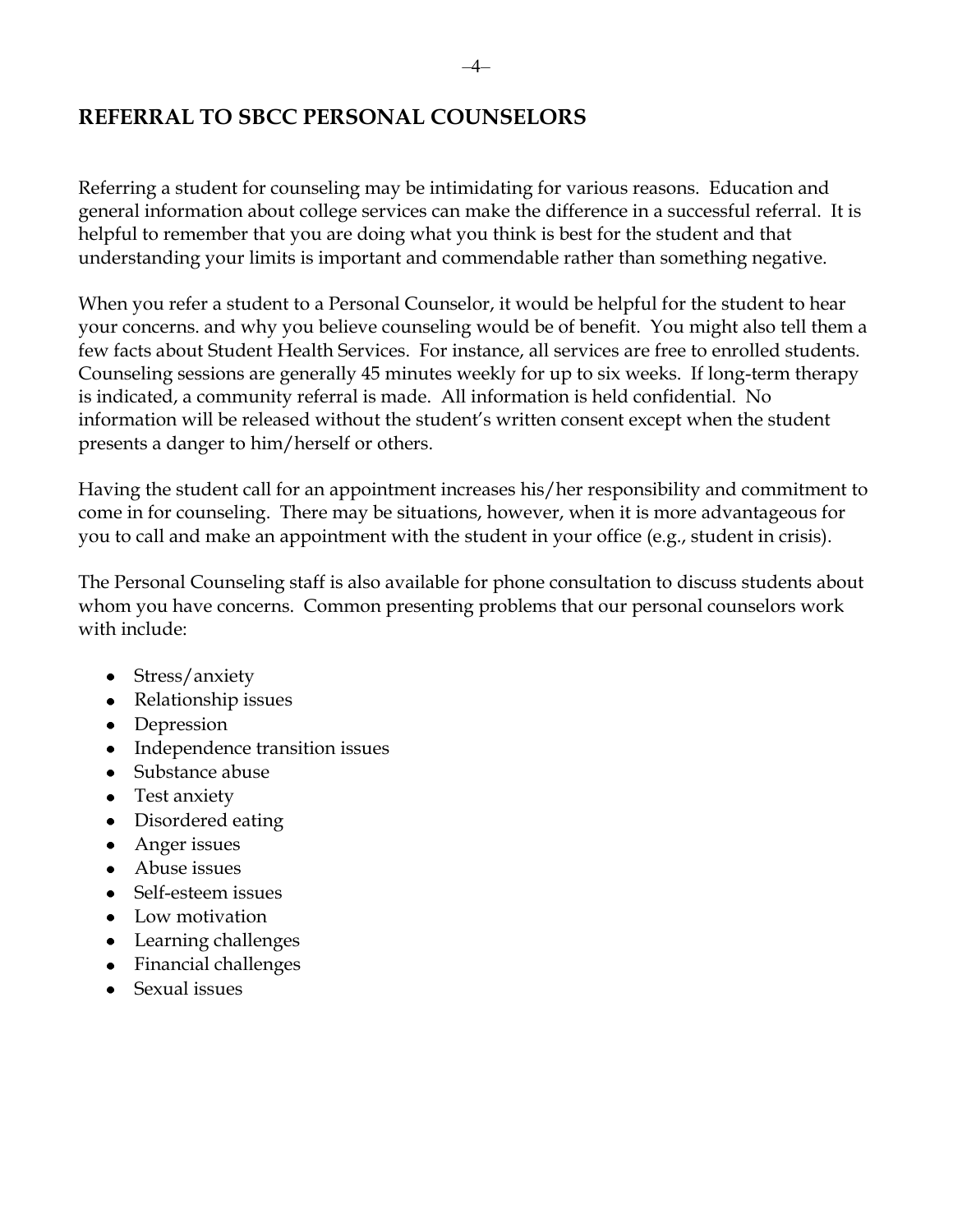## **FACULTY AND STAFF CRISIS INTERVENTION GUIDELINES**

A crisis situation occurs when the student feels unable to cope with the circumstances of his/her life. The more helpless the individual feels, the greater the crisis. **A psychological emergency occurs when a person is:**

- Suicidal
- Homicidal
- Gravely Impaired:
	- Confusion
	- Extreme hyperactivity
	- Hallucinations
	- Not in control of his/her behavior
	- Disorientation

SBCC provides crisis intervention as needed. A Personal Counselor makes assessments during the following hours: Mon. and Thurs. 9AM to 4PM, Tues. and Wed., 9AM-6PM and Friday 9 AM to 1 PM After office hours, contact the Security Office – ext. 2400.

## **PROCEDURE**

The procedure for crisis intervention is as follows:

- A. **Contact Security, extension 2400 for an assessment or assistance**. Security will contact a Personal Counselor or other crisis team member.
- B. Until help arrives:
	- 1. **Listen.** Avoid any physical contact and allow student to talk.
	- 2. **Assist.** Provide a quiet atmosphere; minimize environmental stimulation.
	- 3. **Recognize.** Know your limitations.

Personal Counseling or Security will make an assessment and will contact the student's family or significant other, if it is necessary to protect the health and safety of the student or other persons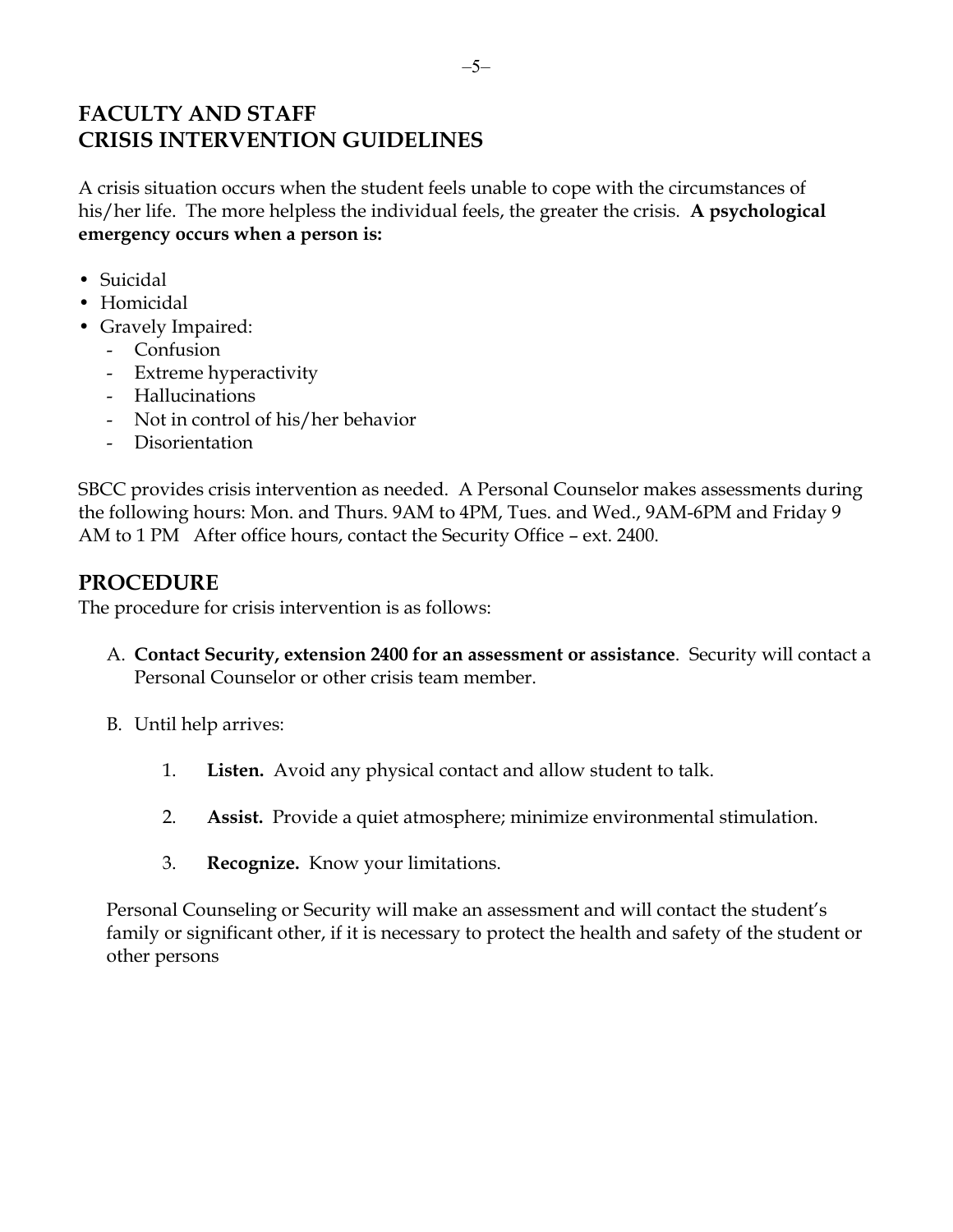## POSITIVE COMMUNICATION TIPS WHEN WORKING **WITH UPSET STUDENTS**

**Clear Boundaries –** Setting clear boundaries when communicating with a student who is upset or disruptive is important in terms of both setting limits with the student and taking care of yourself. If you are dealing with an angry student you might say "I understand that you are angry, but it would be easier for us to talk if you would lower your voice". Boundaries are also important when dealing with students who demand too much of your time. To set this boundary you might say, "I see that you want a lot of help right now. I am available for ten minutes and then I need to assist another student". You can also make appropriate referrals that meet the student's needs.

**Validation/Active Listening –** This is a very important tool in diffusing disruptive behavior. Feeling validated can significantly decrease a student's frustration, anger or fear. For example, "I can see how frustrating this situation is for you, however this is our policy". It can be helpful to step back and imagine being in the student's shoes. Underneath a student's aggression is often frustration or fear. It may be helpful to say "I can imagine that this situation is very frustrating for you, however your behavior is not appropriate and I need to ask you to stop". This separates the behavior from the individual, implying that it is the behavior that is not okay, not the person.

**Calm/Unimposing Nonverbal Communication -** Be sure to approach students in a calm, compassionate and unimposing manner. Be aware of your body language and tone of your voice.

**Recognize Your Own Triggers –** Know what "pushes your buttons". Knowing your triggers helps to not take the student's behavior personally. Remember, the student's behavior usually has nothing to do with you.

**Use "I" Messages –** An "I" statement is a statement that begins with the word "I" that reflects your personal observation or feeling. It can be used to be assertive without putting the listener on the defensive. It takes ownership for one's feelings rather than saying they are caused by the other person. "I will not respond to threats or coercion" or "I am uncomfortable with the tone of voice you are using". "You" statements such as "You are loud and disruptive!" can escalate, rather than diffuses a situation.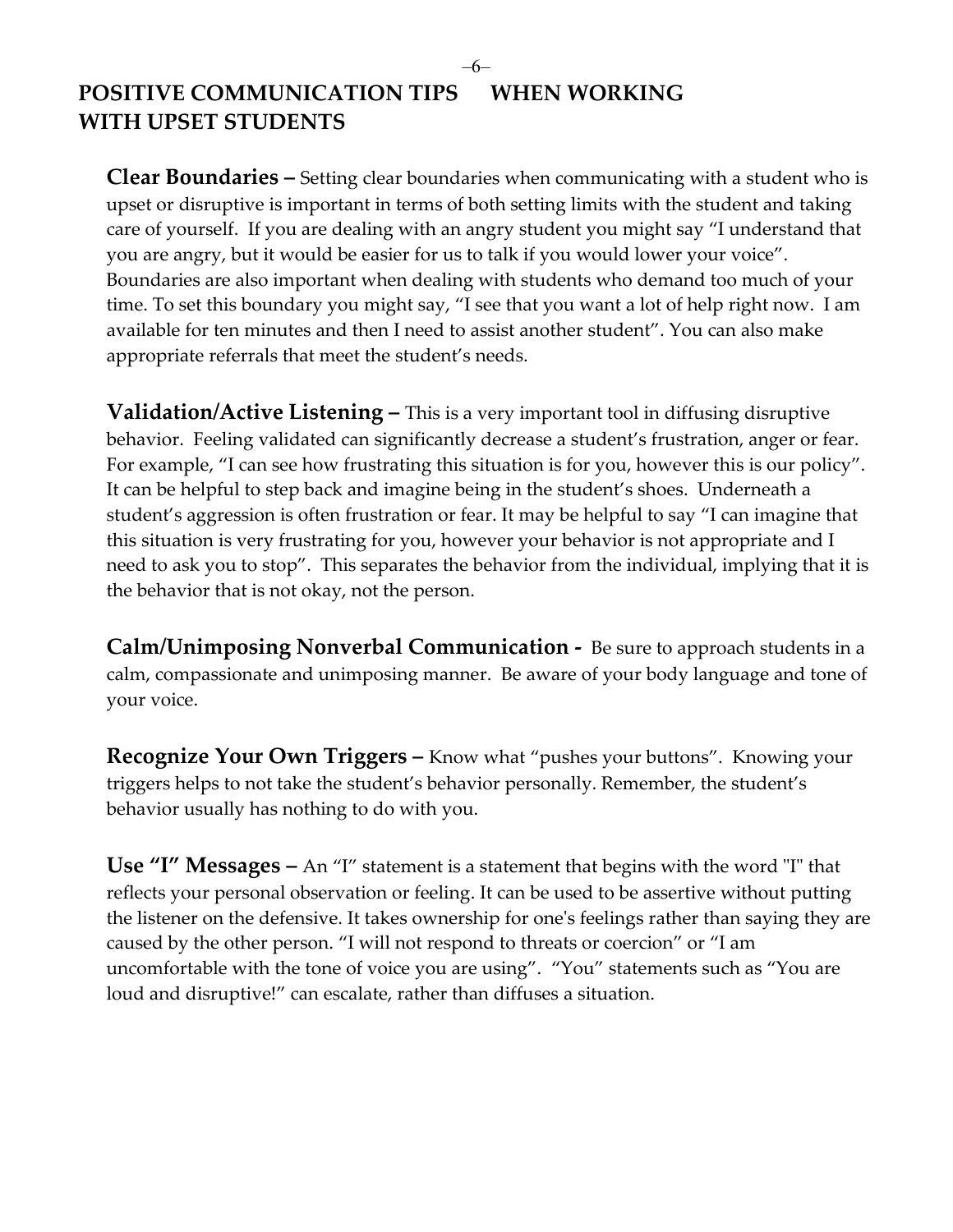#### –7–

# **PART II**

## **THE VERBALLY AGGRESSIVE AND POTENTIALLY VIOLENT STUDENT**

Aggression can take many forms ranging from very subtle and passive acts to violent outbursts. Aggression is the result of being frustrated and feeling out of control. It is important to remember that the student is generally not angry with you personally, but is angry at his/her world, and you may be the object of pent-up frustrations. Some of the most difficult situations involve dealing with potential danger to self or others, especially when the danger is associated with aggressive behavior. Aggressive behavior occurs in many contexts and varies from verbal abuse to severe physical abuse. In most situations it is difficult to predict aggression until the person's behavior changes. For example, (a) a person could be quiet, reserved, hard working and intelligent but prone toward hostile aggressive outbursts; (b) a person could have social resentment, a lack of moral inhibitions, suspiciousness, and intermittent explosive episodes; (c) another person could have rigid control of his/her emotional expressions, an inability to verbally express him/herself and over-controlled responses to hostility but sporadic and extremely assaultive episodes; or (d) a person with no history of violence may have aggressive outbursts that occur only in association with substance intoxication or substance withdrawal.

When you encounter a verbally aggressive or potentially violent student:

*Do:*

- 1. First determine if you feel safe with the student. If you feel unsafe, remove yourself from the situation and call 911 or Campus Security ext. 2400.
- 2. Remain in an open area, preferably with an exit door near you.
- 3. Directly and clearly explain the behaviors that are acceptable and unacceptable.
- 4. Instruct the student to lower his/her voice if he/she is screaming.
- 5. Stay calm and gain control of the situation by clearly setting limits and addressing the issue of concern.
- 6. If the student remains aggressive, tell him/her to make an appointment with you after he/she has calmed down.
- 7. Debrief the situation with a colleague.
- 8. Consult with Student Health Services, ext. 2299.
- 9. When appropriate, contact the Dean of Educational Programs, Student Discipline at ext.2278

- 1. Remain in a place that you do not feel is safe.
- 2. Engage in a screaming match.
- 3. Make promises you cannot keep.
- 4. Ignore warning signs that the person's anger is escalating.
- 5. Threaten, dare, taunt or back a student into a corner.
- 6. Allow yourself to be backed into a corner.
- 7. Touch the student or crowd his/her personal space.
- *8.* Meet alone with the student.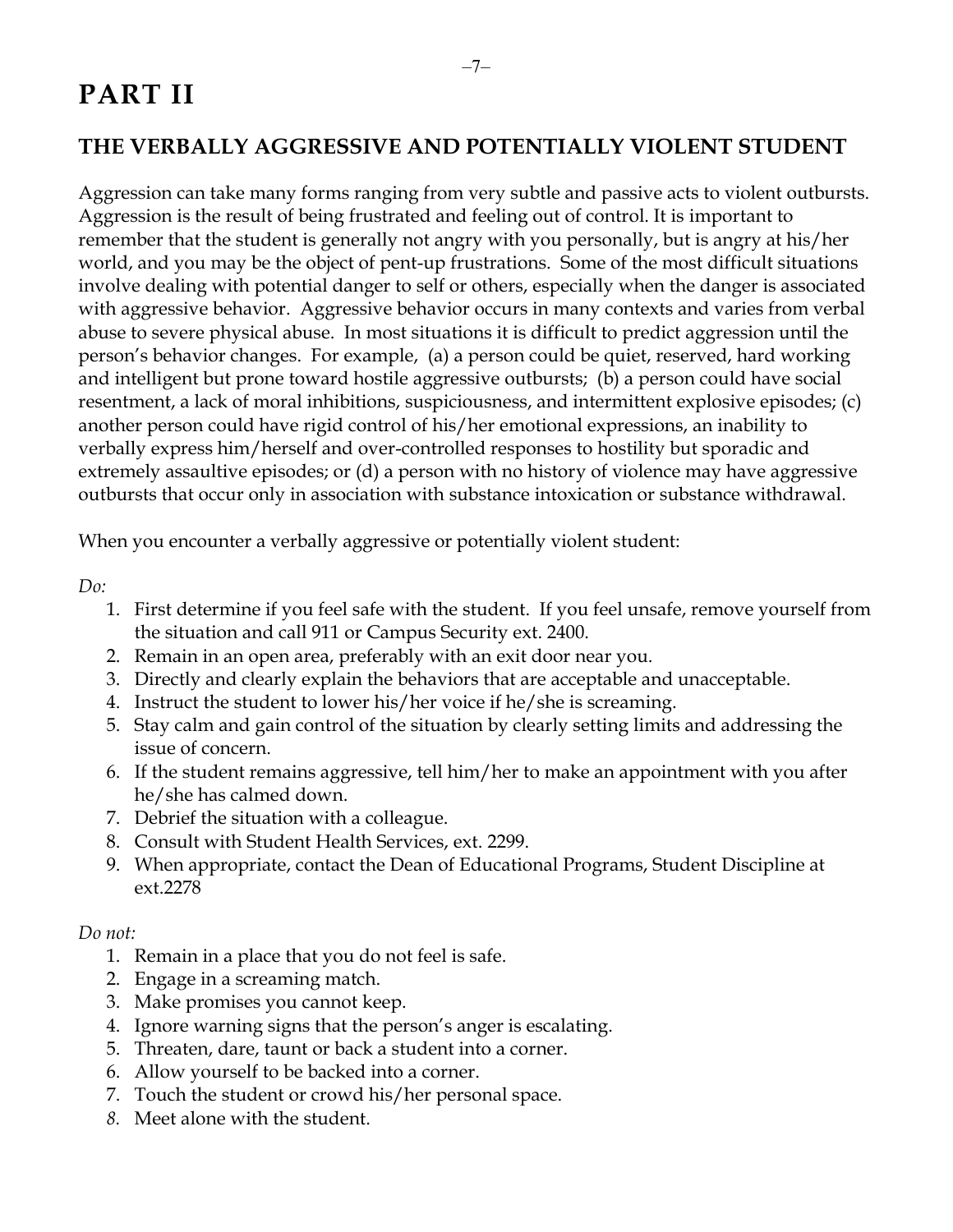## **THE DEPRESSED STUDENT**

Depression is a pervasive problem in our society. It affects 17 million Americans each year and does not discriminate demographically. Depression differs from feeling sad or struggling with life events. Depression has symptoms of significant duration and severity. The most common features of depression are feeling empty, hopeless, helpless, worthless and unloved; a deep sense of sadness and emotional pain; the inability to experience pleasure in many activities; irregular sleep and eating patterns; difficulty concentrating, retaining information and making decisions; and fatigue and social isolation. Some depressed students experience agitation, anxiety, and intense anger. Some have recurrent thoughts of destruction and are preoccupied with death. Some desire to escape the pain through suicide. Fortunately, depression responds to treatment, and 80-90 percent of those treated show improvement.

When dealing with a depressed student:

*Do:*

- 1. See the student in private, if possible.
- 2. Validate the student's feelings and experience.
- 3. Listen to the information the student is sharing.
- 4. Be supportive and express your concern about the situation.
- 5. Be directive and concise about a plan of action.
- 6. Initiate the action plan, such as having the student call from your office for a counseling appointment.
- 7. Ask if the student has any thought of hurting him/herself.
- 8. Refer the student to Student Health Services, SS-170, ext. 2298
- 9. Be willing to consider a request for, or offer, an accommodation (e.g., extension on a paper, exam or project) if you feel it is appropriate.

- 1. Ignore the student.
- 2. Minimize the situation.
- 3. Argue with the student.
- 4. Provide too much information for the student to process and retain.
- 5. Expect the student to stop feeling depressed without some form of intervention.
- 6. Assume the family knows about the student's depression.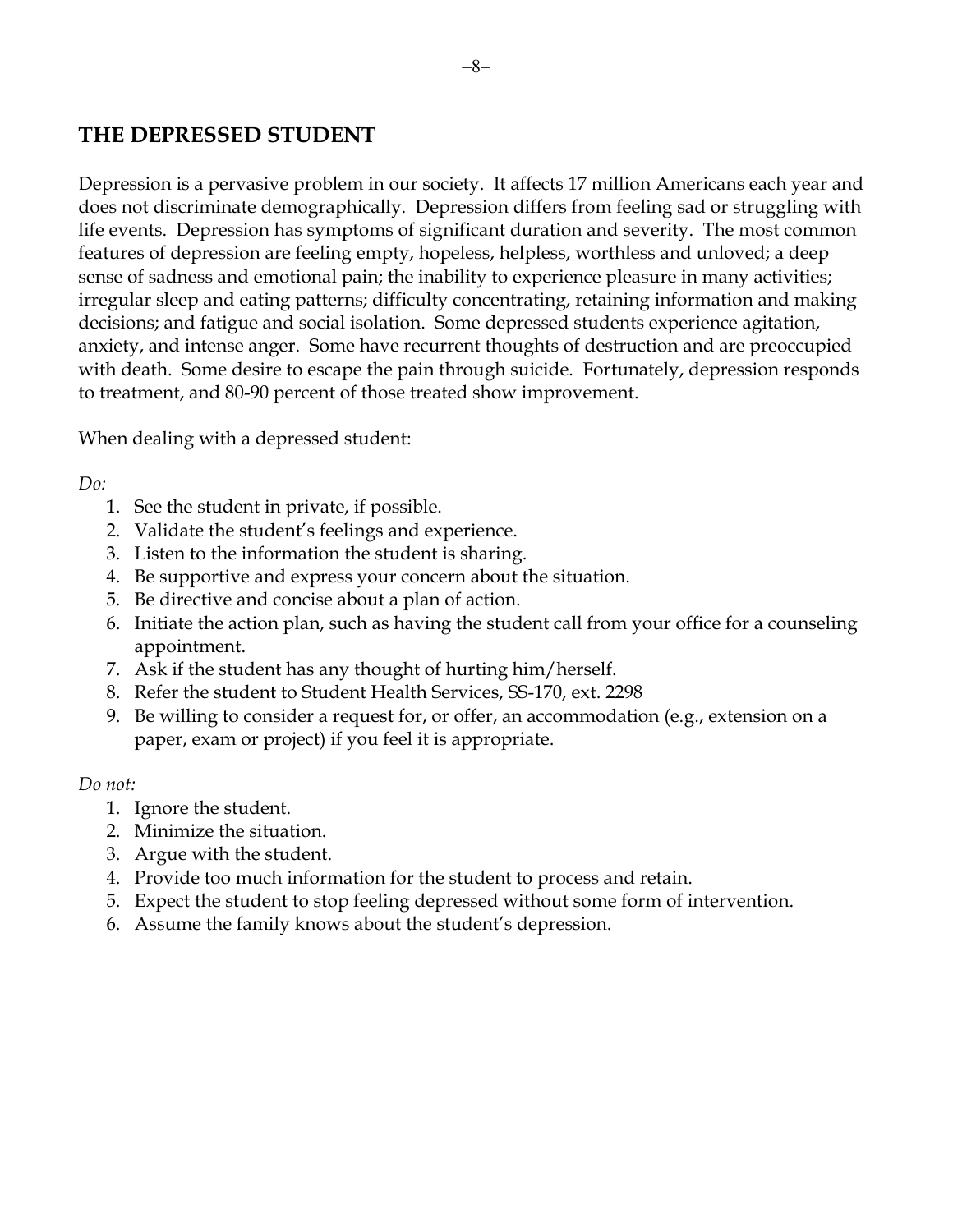## **THE SUICIDAL STUDENT**

Suicide is the second leading cause of death among college students. Suicidal states are temporary and usually associated with major depression, a combination of acute anxiety and severe depression, post-traumatic stress disorder and bipolar disorder. Though approximately 90 percent of suicidal persons may be suffering from depression and/or anxiety, suicide occurs because of physiological changes in the brain, which distort rational thinking and decision making, not from lack of character or courage. Suicidal persons tend to give clues to those around them. Approximately 80 percent of people who have attempted suicide discussed their intent to do so with someone around them. The initiation of the suicidal event is likely to be triggered by a major life stress such as a loss or threat of loss (e.g., death of family/friend, end of a significant relationship, flunking out of school). Some indicators of potential suicidal behavior include: talk of ending things (e.g., quitting school, work); giving things away; taking care of business; statements of hopelessness and a lift in depression, surge of energy. Students with a specific plan and means (medication, knives, or gun) to carry out the plan have a high level of lethality.

#### *Facts about suicides:*

- 1. College students have higher suicide rates than non-college people of the same age.
- 2. More men commit suicide but more women attempt suicide.
- 3. There are more attempts at the beginning and end of semesters.
- 4. People committing suicide rarely want to die; they want to end the pain.
- 5. Talking about suicide will not plant the idea in a person's mind, but will probably relieve some of the tension they are experiencing.
- 6. Suicides rarely occur without warning.
- 7. Feeling isolated (no support group) increases the likelihood for suicide.
- 8. The more developed the suicide plan, the greater the likelihood.
- 9. If the student has made attempts in the past, he/she is at higher risk for future attempts.

#### *Do:*

- 1. When possible, see the student in private.
- 2. Remain calm and in control of the situation.
- 3. Take the student seriously and acknowledge that the threat is a serious plea for help.
- 4. Listen to the student and respond with concern and care.
- 5. Reassure the student that you will help him/her find psychological care.
- 6. Accompany the student to Student Health Services, SS-170. If you are unable to accompany the student, you may request that a counselor come to your office.
- 7. If Student Health Services is closed call Security at ext. 2400 and/or 911.

- 1. Minimize the situation. All threats need to be handled as potentially lethal.
- 2. Argue with the student about the merits of living.
- 3. Be afraid to ask the student about his/her intent and/or plans of suicide.
- 4. Agree to be bound by confidentiality.
- 5. Over commit yourself and not be able to deliver what you promised.
- 6. Allow friends to take care of the student without getting a professional opinion.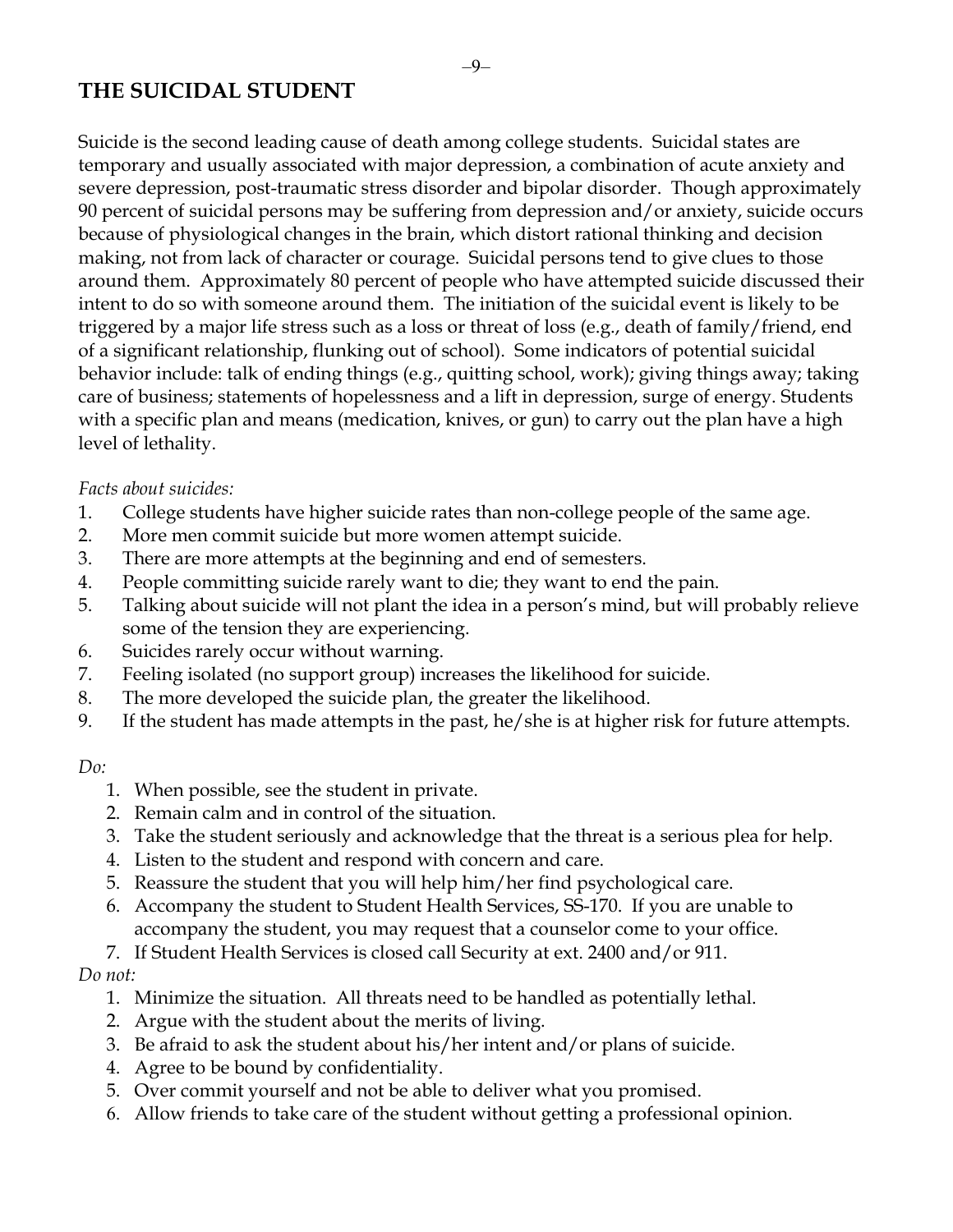## **THE STUDENT OUT OF TOUCH WITH REALITY**

Some of the features of being out of touch with reality are disorganized speech, disorganized behavior, increase in odd or eccentric behavior, inappropriate or no expression of emotion, expression of erroneous beliefs that usually involve a misinterpretation of reality, expression of bizarre thoughts that could involve visual or auditory hallucinations, withdrawal from social interactions, an inability to connect with people and an inability to track and process thoughts that are based in reality. Many of the disorders that involve psychotic features have an onset between the late teens and the mid-30's.

When you encounter a student who demonstrates a gross impairment in reality testing:

*Do:* 

- 1. Call Student Health Services at ext. 2298 or Security at ext. 2400.
- 2. Speak to the student in a concrete and direct manner.
- 3. Tell the student the plan for getting him/her to a safe environment, and repeat the plan emphasizing the safe environment.
- 4. Be aware that the student may show no emotions or intense emotions.
- 5. Be aware that the student may be extremely fearful to the extent of paranoia.
- 6. Be aware that the student may not understand you or understand only pieces of what is being said.
- 7. Be aware that a student in this state may pose a danger to self or others.

- 1. Crowd the student's personal space.
- 2. Assume the student will be able to take care of him/herself when out of touch with reality.
- 3. Agitate the student. Be flexible in the manner you proceed with the student.
- 4. Argue with the student's erroneous thought processes.
- 5. Assume the student can understand you.
- 6. Chase after a student who decides to run. Call Security ext. 2400 for assistance.
- 7. Allow friends to take care of the student without getting a professional opinion.
- 8. Assume the family knows about the student's condition.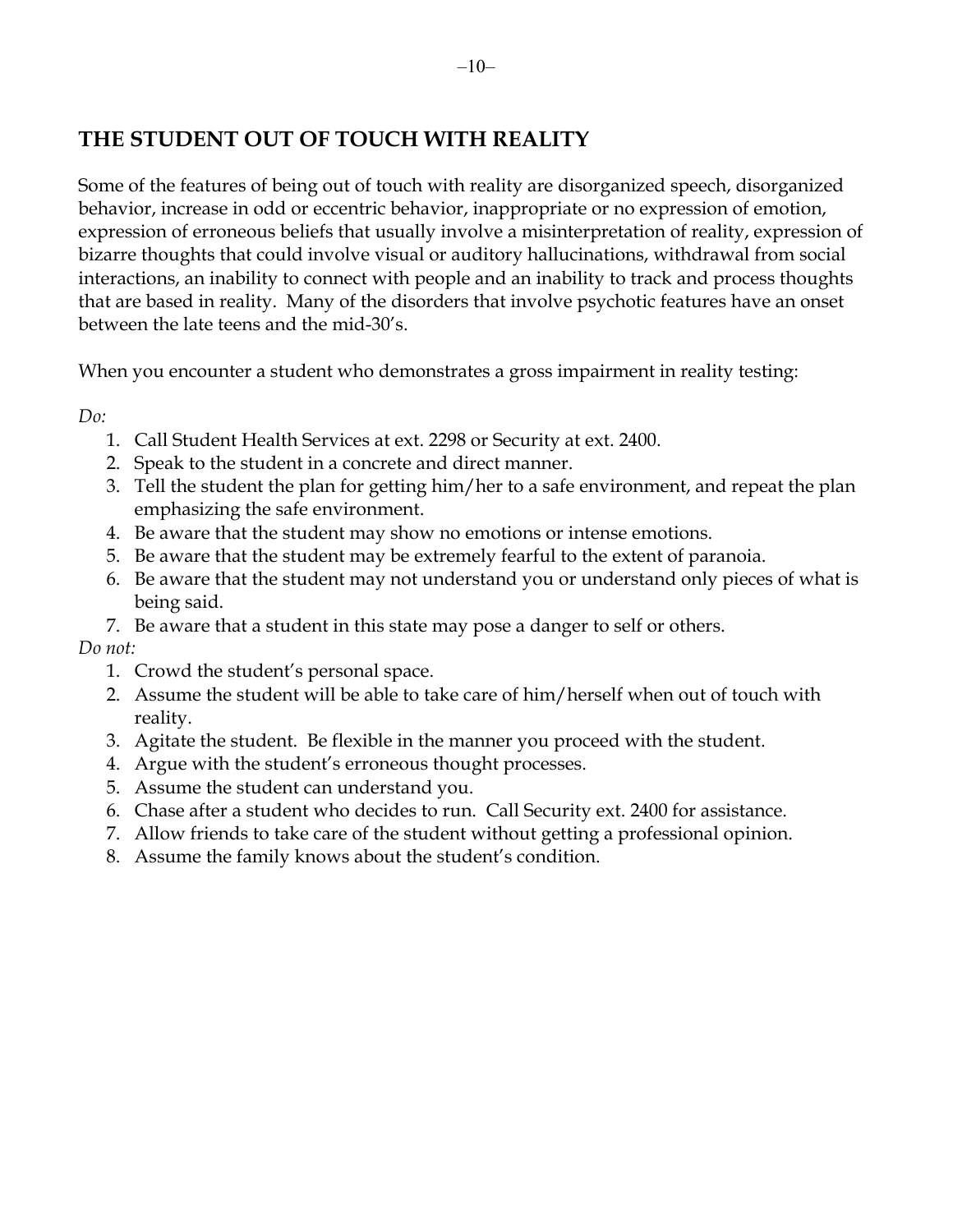## **THE ANXIOUS STUDENT**

Anxiety disorders are the most common psychiatric conditions in the United States, affecting more than 23 million people. Anxiety disorders are grouped into twelve distinct diagnostic categories, among which are generalized anxiety, social anxiety, panic disorder, obsessivecompulsive disorder, post-traumatic stress disorder, and phobias. Some symptoms of anxiety include: intense tension or fear when there is no danger, feelings of losing control and a sense of doom, confusion, excessive worry, irrational thoughts, catastrophic thinking, avoidance behavior, hyper-vigilance, physical agitation, and the inability to sleep and eat. Some students may have generalized anxiety, which can impact their ability to perform academically by affecting concentration, memory, the processing of information, the ability to recall information, and the ability to comprehend. Others may struggle with a specific type, such as performance anxiety, that can affect an oral presentation, or test taking anxiety, that impacts the ability to perform on a test. Research suggests that when treating persons with high levels of anxiety, the most effective treatment is the combination of psychotherapy and psychotropic medication.

When you encounter a student who you suspect is struggling with an anxious condition: *Do:*

- 1. Talk to the student in private, when possible.
- 2. Remain calm.
- 3. Assume control over the situation in a soothing manner.
- 4. Focus on the relevant information.
- 5. Respectfully help the student focus on items that can be addressed.
- 6. Speak in an explicit, concrete and concise manner.
- 7. Assist the student in developing an action plan.
- 8. Contact or refer the student to Student Health Services, SS-170, ext. 2298.

#### *Do not:*

- 1. Make solutions complicated.
- 2. Overwhelm the student with information.
- 3. Argue with irrational thoughts or catastrophic thinking.
- 4. Crowd the physical personal space.
- 5. Try to solve all problems presented.
- 6. Devalue the information presented.
- 7. Assume the family knows about the student's anxiety.
- 8. Assume the student will get over his/her anxiety without treatment.

It is not uncommon for students with a great deal of anxiety to experience a panic attack. A panic attack is an overwhelming sense of dread and fear and is the extreme result of feeling anxious. Some of the physiological and psychological components of general anxiety and a panic attack are:

- $\bullet$ Rapid heartbeat
- Sweating
- Fear/worry
- Memory distortions
- Dizziness
- Difficulty concentrating
- Choking
- Cold, clammy hands
- Chest pain or discomfort
- Trembling or shaking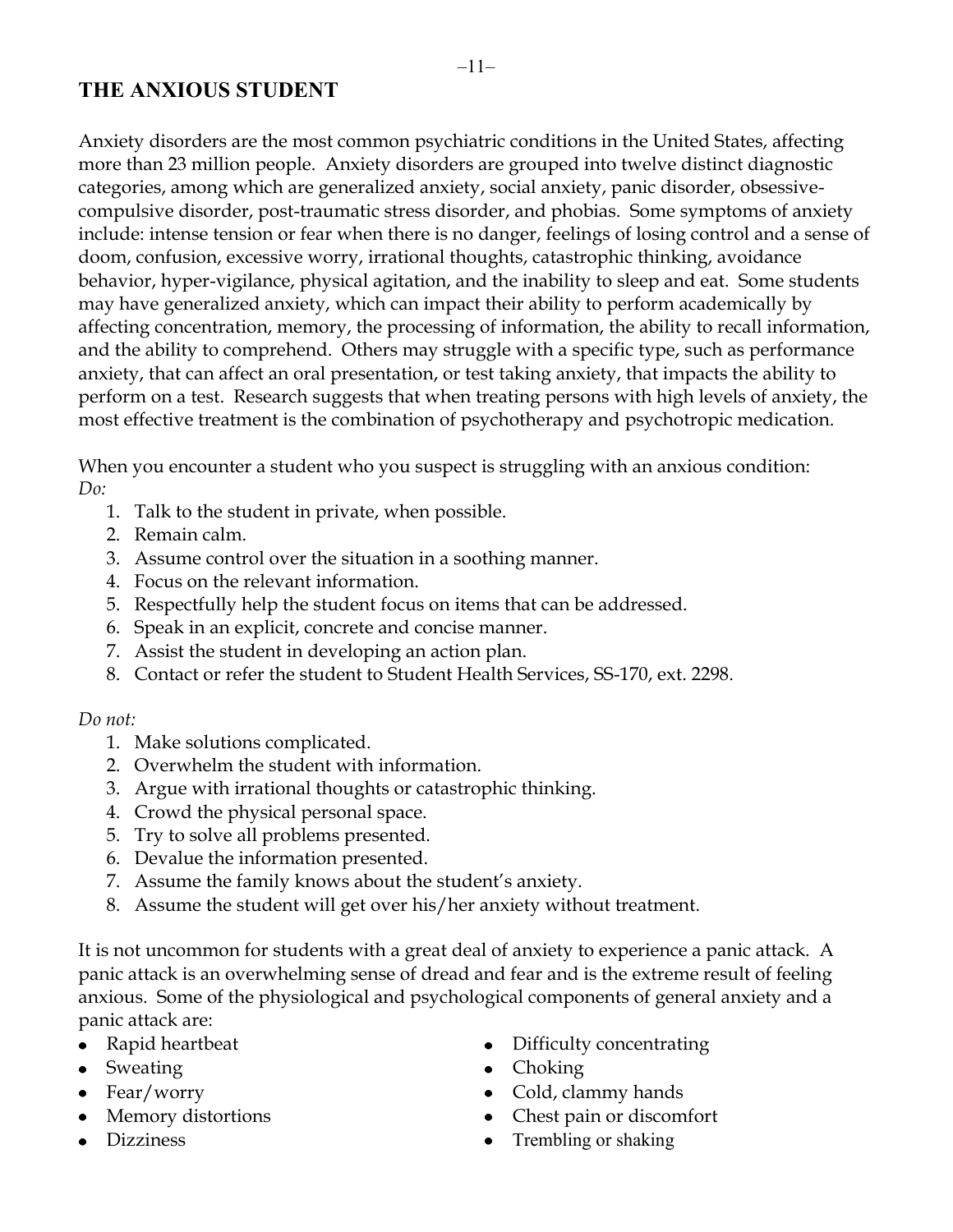## **MANIPULATIVE / DEMANDING STUDENT**

Demanding students can be difficult to interact with because they can be intrusive and persistent. Demanding traits can be associated with anxiety, agitated depression and/or personality disorders. Some characteristics of demanding students are a sense of entitlement, an inability to empathize, a need to control, difficulty dealing with ambiguity, a strong drive for perfection, difficulty respecting structure, limits, and rules, persistence after hearing "no"; dependency on others to take care of them and a fear of dealing with the realities of life. These students may demand a lot of time and attention.

When dealing with a demanding student:

*Do:*

- 1. When possible, talk to the student in a place you feel safe and comfortable.
- 2. Remain calm and in control of the situation.
- 3. Set clear limits and hold to them.
- 4. Directly and clearly explain to the student the behaviors that are acceptable and unacceptable.
- 5. Be clear about the time you will give them.
- 6. Request that they treat you with respect.
- 7. Contain disruptive behavior that disturbs the class, study group, etc.
- 8. Be aware of manipulative behavior.
- 9. Refer the student to resources that can address his/her needs.
- 10. If excessive student demands become disruptive, consult the Disruptive Student Policy.

- 1. Argue with the student.
- 2. Accommodate inappropriate requests.
- 3. Ignore the problem and the impact that it has on you and the other students.
- 4. Adjust your schedule to accommodate the student.
- 5. Feel obligated to take care of him/her.
- 6. Feel guilty about not doing more.
- 7. Allow the student to intimidate you.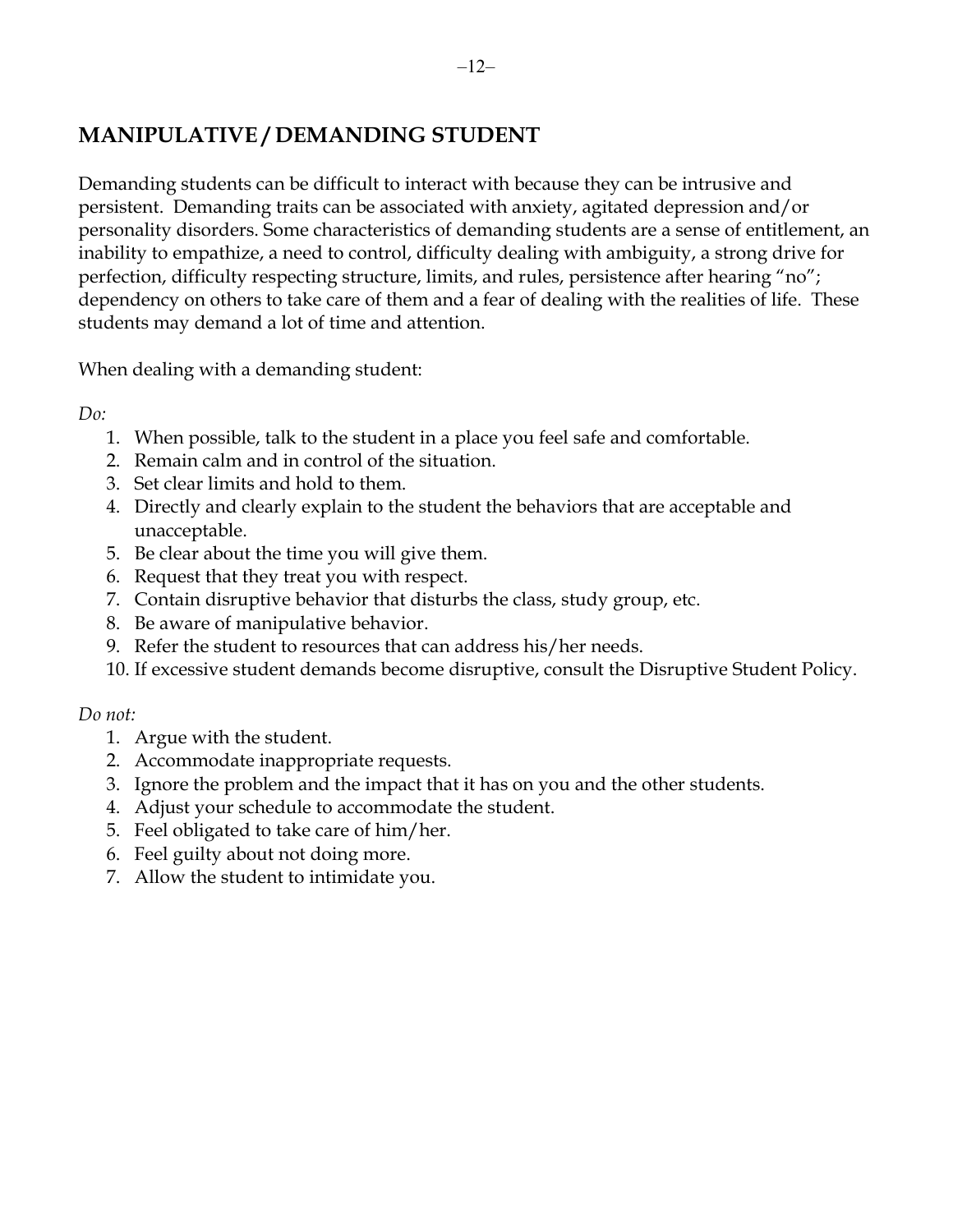## **THE SUBSTANCE ABUSING STUDENT**

Alcohol is the most widely used psychoactive drug. It is common to find alcohol abusers in college populations also abusing other drugs, both prescription and illicit. Fads and peer pressure affect patterns of use. Currently, alcohol is the preferred drug on college campuses. The effects of alcohol on the user are well known to most of us. Substance abuse problems often come to the attention of faculty when irresponsible, unpredictable behaviors begin to affect the learning process or environment (i.e., drunk and disorderly in class). Because of the denial that exists in most substance abusers, it is important to express your concern in terms of specific changes in behavior or performance rather than in terms of suspicions.

#### *Do:*

- 1. Confront the student with the behavior that is of concern.
- 2. Address the substance abuse issue if the student is open and willing.
- 3. Offer support and concern for the student's overall well-being.
- 4. Maintain contact with the student after a referral is made.

#### *Do not:*

- 1. Convey judgment or criticism about the student's substance abuse.
- 2. Make allowances for the student's irresponsible behavior.
- 3. Ignore signs of intoxication in the classroom.

Note: Being under the influence of alcoholic beverages and/or illegal narcotics/drugs on collage premises, or college-sponsored events is against the Standards of Student Conduct and subject to disciplinary actions.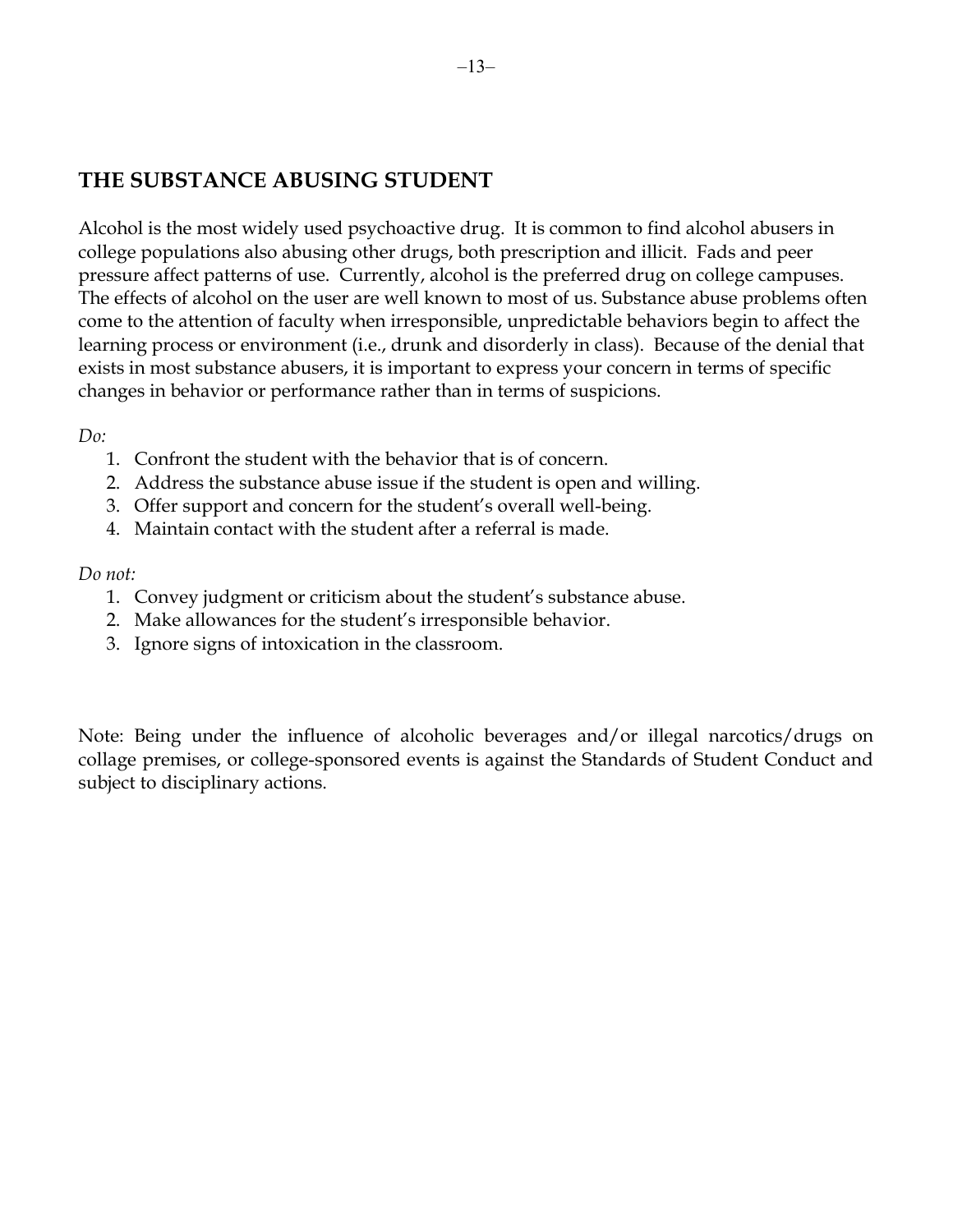## **THE STUDENT WITH DISORDERED EATING**

Both anorexia and bulimia involve a significant disturbance in the perception of body shape and weight, which leads to an abnormal or obsessive relationship with food, exercise, and selfimage. Anorexia is characterized by the refusal to maintain a minimum normal weight for age and height (weight less than 85% expected), an intense fear of gaining weight, a denial of the seriousness of the current low body weight, and loss of menstrual cycles. Bulimia is characterized by recurrent episodes of binge eating followed by unhealthy behaviors to prevent weight gain such as self-induced vomiting, misuse of laxatives, diuretics, and enemas, fasting and/or excessive exercise. Depression anxiety and substance abuse often accompany these disorders. If a student's eating disorder jeopardizes his/her physical and emotional health, the student may need to leave school and enter intensive treatment. Some of the symptoms associated with eating disorders are significant weight loss (15% or more) from original body weight, the inability to concentrate, chronic fatigue, decreased strength of immune system and susceptibility to illness, an obsession with food that dominates the student's life, extreme moodiness, excessive vulnerability to stress, tendency to socially withdraw, repetitive injuries and pain from compulsive exercise, and excessive perfectionism and/or rigidity.

When you suspect a student may have an eating disorder:

*Do:* 

- 1. Speak to the student in private, if possible.
- 2. Be supportive and express your concern about the student's health. Provide specific examples of behaviors or symptoms that are of concern.
- 3. Refer the student to the Student Health Services SS-170 or ext. 2298.
- 4. Consult Health Services counseling or nursing staff if you want advice on how or when to intervene with a student.

- 1. Reassure a student that his/her obsessions are normal and therefore nothing to worry about.
- 2. Scare the student into changing or getting help. With eating disorders, fear seldom motivates change.
- 3. Make jokes about eating disorders or about fat people to students.
- 4. Make positive comments about a student's weight loss. It is difficult to discern if you are rewarding health behavior or encouraging a hidden disorder.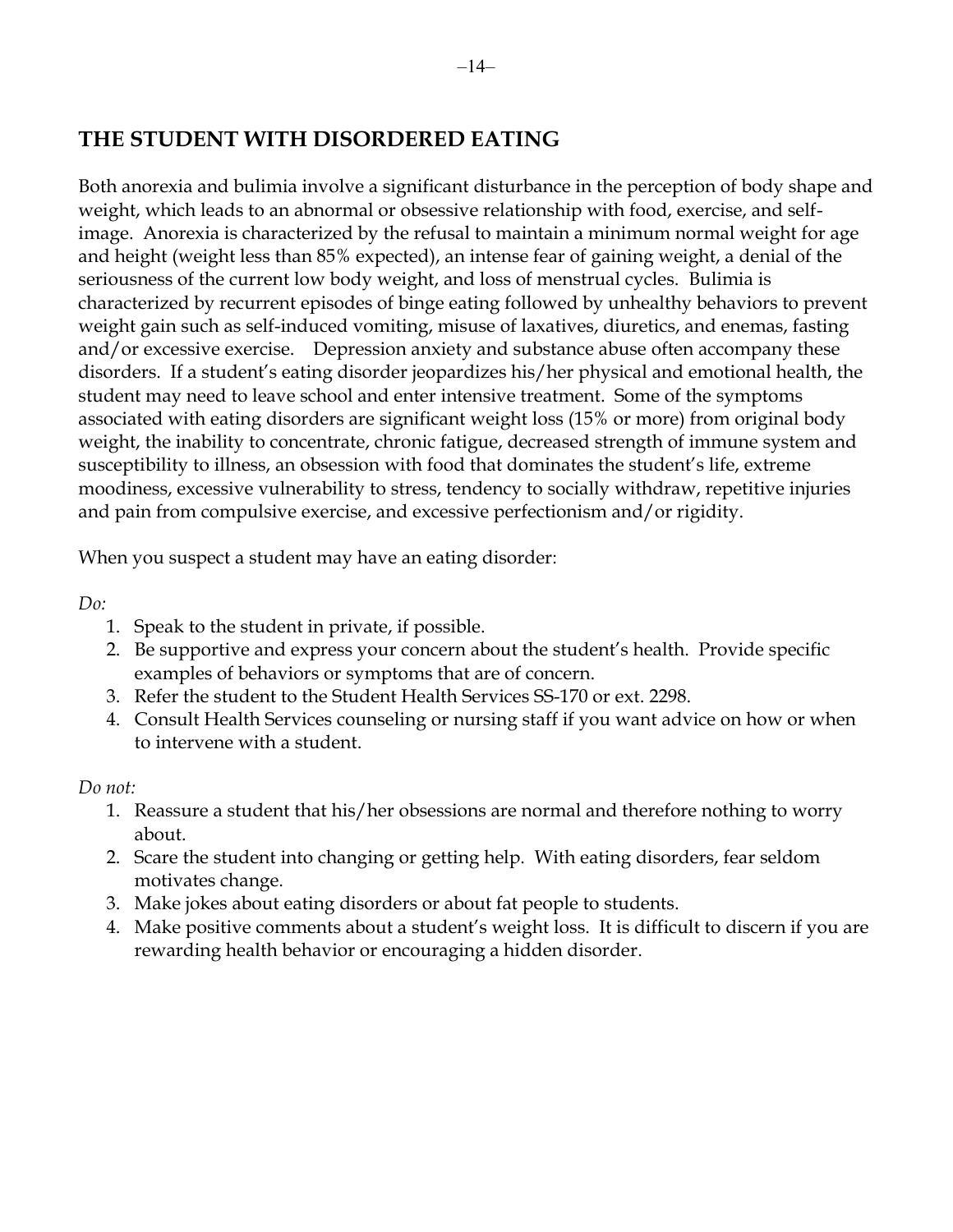# **Part III**

## **GUIDELINES FOR INTERVENING WITH THE STUDENT WHO IS THE VICTIM OF AN UNSAFE SITUATION**

#### **THE VICTIM OF AN ABUSIVE DATING RELATIONSHIP**

Physical and sexual violence in early adult relationships often start during teenage datingwhen adolescent boys and girls form their first conclusions about what to expect and accept from each other. In many cases, teenagers are predisposed to accept physical abuse because of their exposure to it in their homes, either as victims or witnesses. Lesbians and gay males experience violence in their intimate relationships at about the same rate as heterosexuals. Only one in twenty-five adolescent victims seeks professional help. Abusive relationships often involve a pattern of repeated verbal, sexual, emotional, and physical abuse that continues to escalate the longer the relationship continues. Some of the indicators of an abusive relationship are verbal abuse, isolation from friends and loved ones, fear of the partner's temper, fear of abandonment by the partner, accepting the partner's controlling behavior, fear of intimidation, distortion of the partner's hurtful behavior, assuming responsibility for the partner's abusive behavior, feeling trapped and fear of leaving the abusive partner. Some abusive relationships include behaviors that are in violation of the college codes of conduct and/or state laws.

When you become aware that a student is in an abusive relationship:

*Do:*

- 1. Meet with the student in private, if possible.
- 2. Be aware that the student may be feeling vulnerable and fearful.
- 3. Be supportive of the student and aware that being a victim of an abusive relationship involves many psychological factors.
- 4. Be aware that interventions from numerous sources are the best approach to dealing with abusive relationships.
- 5. Be aware that each intervention increases the probability of a student leaving an abusive relationship.
- 6. Be aware that denial and distortion enable a person to remain in an abusive relationship.
- 7. Encourage the student to call the police, when rape or violence is involved.
- 8. Consult with Student Health Services, Campus Security or the police if concerned about a student's safety.
- 9. Encourage the student to connect with family, friends, or some other support system.
- 10. Refer student to Student Health Services, SS-170, ext. 2298.

## **THE VICTIM OF SEXUAL ASSAULT**

Sexual assault is sexual contact by one person against another without consent. The law defines consent as positive cooperation in act or attitude pursuant to an exercise of free will. Consent may not be inferred from silence or passivity. A current or previous relationship does not constitute consent. The most recent national study by the Justice Department found that the number of incidents in which female college students were sexually assaulted occurred at a rate of 35.3 incidents per 1,000. The survey defined sexual assault as completed or attempted rape,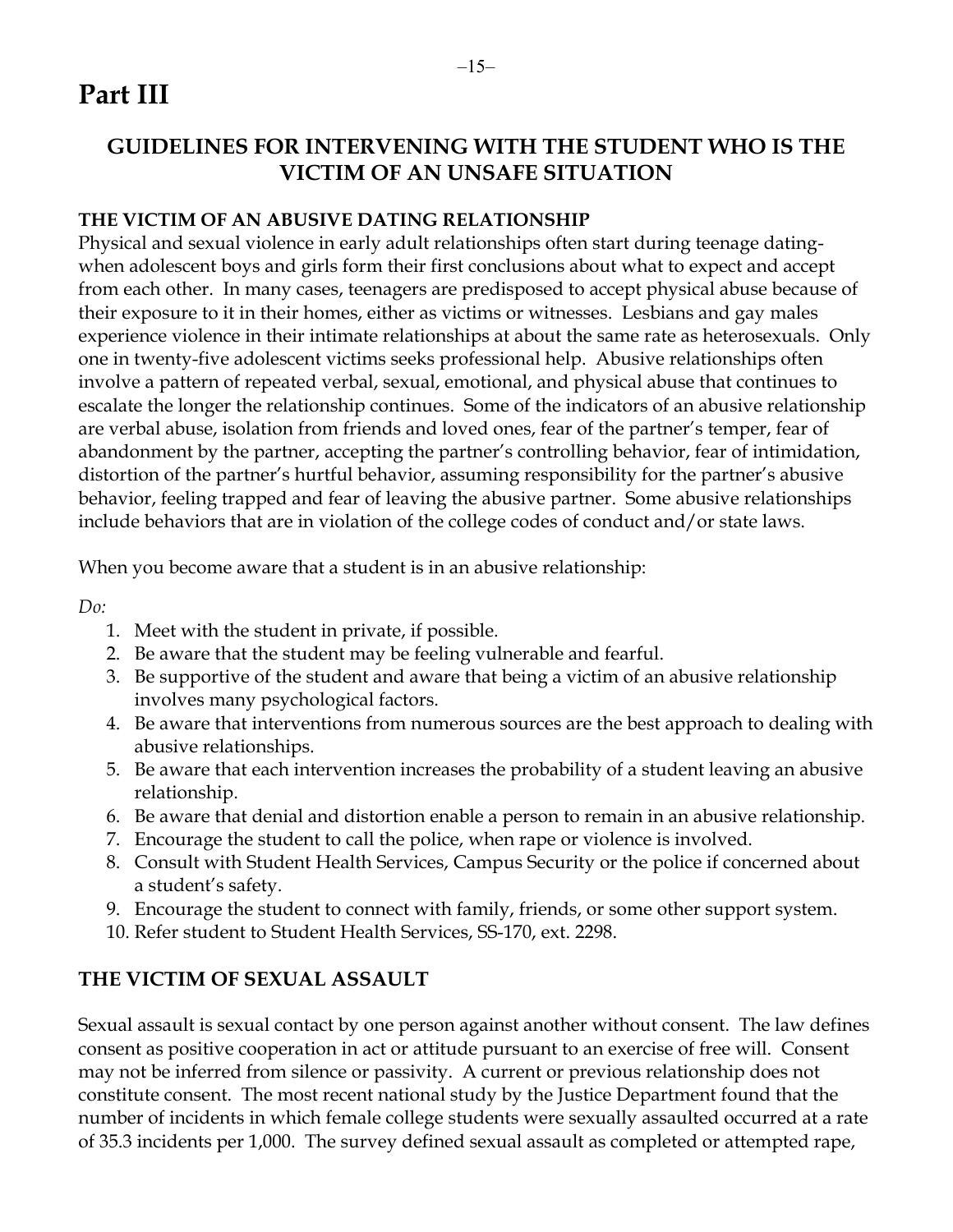threats of rape, sexual coercion, unwanted sexual contact with force or the threat of force and stalking. The report's found that nearly 60% of the rapes on campuses took place in the victims' residences.

Fewer than 5% of rapes and attempted rapes are reported to law enforcement officials. Sexual assaults are predominantly committed by men against women, although men are assaulted by women and same-sex assaults do occur. The majority of assaults are committed by an acquaintance of the victim and involve the use of alcohol by one or both persons.

When you become aware that a student has experienced a sexual assault:

*Do:* 

- 1. Be aware that when a student discloses information about an assault to you, she/he is demonstrating trust in you and the desire for help.
- 2. Be aware that victims can feel shame and anger towards themselves. Listen without conveying judgment.
- 3. Speak to the student in private if possible.
- 4. Empower the survivor by providing them with their options.
- 5. Refer students to Student Health Services, SS-170, ext. 2298

*Do not:*

- 1. Minimize the situation.
- 2. Convey negative judgment even when high-risk behavior such as intoxication is involved.
- 3. Tell other staff about the incident except on a need to know basis.

## **THE VICTIM OF A HATE CRIME OR HATE INCIDENT**

A hate crime is a criminal act against a person or his/her property targeted because of the person's real or perceived race, color, religion, nationality, country of origin, disability, gender or sexual orientation. Under California law, for a crime to be considered a "hate crime" and for the penalty enhancement provisions of the law to take effect, a prosecutor must prove that the motivation of the perpetrator in committing the crime was bias against the person or persons in a protected category, and that this bias was a "substantial factor" (and not an incidental factor) in the crime. Hate incidents are considerably more common on college campuses than hate crimes. Unlike hate crimes, there is no formal legal definition for a hate incident. They are generally the same types of behaviors and crimes as described above except that one or more of the formal legal criteria described above are not met. Regardless, the victims tend to experience the same range of emotions and benefit from the same level of caring response.

When you are aware that a student has experienced a hate incident or hate crime:

*Do:*

- 1. Meet with the student in private, when possible.
- 2. Be aware that the student may be experiencing a wide range of emotions including shame, anger, fear and denial.
- 3. Advise the student to report the incident to the Dean of Educational Programs/Student Discipline. SS-260, ext. 2278.